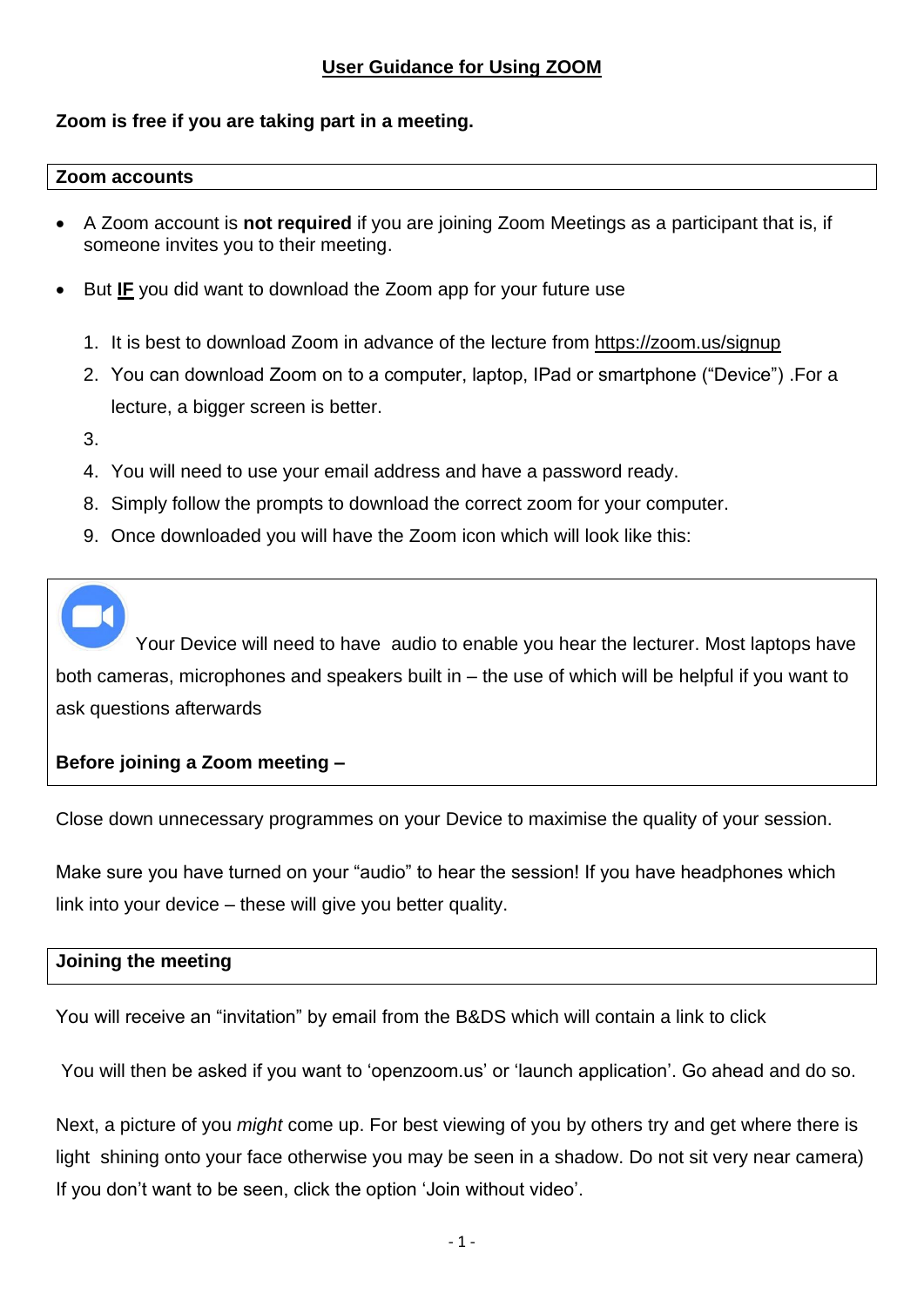We will usually 'open the doors' to the meeting 10 minutes or so before the starting time of the meeting, which for talks will be at 7pm.

Once the meeting has opened or started a message may come up saying, 'Please wait, the meeting host will let you in soon'. You will be admitted as soon as possible.

On your toolbar you will see an icon of a **microphone.** If it has a red line through it, this means your microphone is muted. Please make sure you stay muted whilst the talk is in progress. If you have any difficulty in 'muting' the 'host' the meeting's host will be able to do so instead.

**Your camera.** It will be nice to see your face when you join the session before the talk begins, so 'join with video' to enable that *if you wish* **but……please then turn off your video** (so you need to have a red line through the video icon on lower left) as this saves broadband space, which will help to ensure the presentation goes smoothly with images coming up at the correct time



**To Chat.** When you're in a Zoom meeting, you can send a group chat message or a private message (unless the host has disabled the function). To do so:

- Click 'Chat' in the meeting controls bar then a chat window will open on the right.
- Type a message into the chat box or click on the drop down next to "To:" if you want to message a specific person.

When new chat messages are sent, a preview of the message will appear and the Chat button will flash orange. Click the button to view the chat window

**To Raise Your Hand.** Click on the participants button (above), then click the "**Raise Hand**" button In the mobile app, you **can raise** your **hand** by tapping the "**Raise Hand**" option in the "More" tab



**You are set to go but if you want to start getting fancy look at Your Screen View.** On the top right of your screen there are several options for viewing your screen